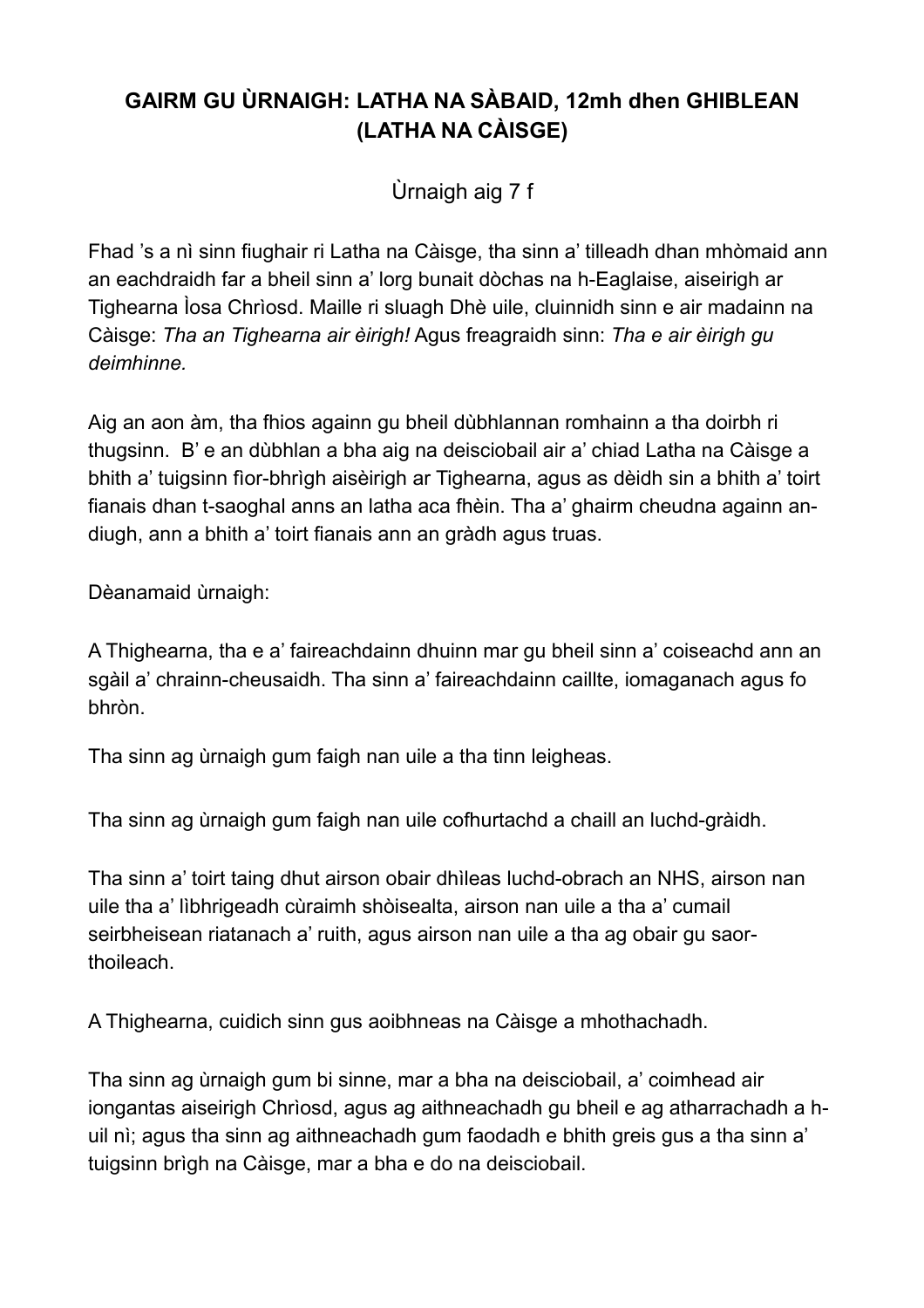Tha sinn ag ùrnaigh gun tig an tuigse sin thugainn, agus bhon tuigse sin, gum fàs beatha ùr nar facail, nar smuain agus nar gnìomharan.

A Thighearna, cluinn ar n-ùrnaigh, a tha sinn a' tabhainn suas nad ainm agus air do sgàth.

*Amen*



*Crois Chill Neimh, Ìle*

*Soidhnichte*:

An Ceart Urramach Cailean Mac na Ceardaich, Moderàtor Àrd-Sheanadh Eaglais na h-Alba

Am Fìor Urramach Leo Cushley, Àrd-Easbaig Chill Rìmhinn agus Dùn Èideann

Am Fìor Urramach Marcus Strange, Primus as leth Colaiste nan Easbaigean, Eaglais Easbaigeach na h-Alba